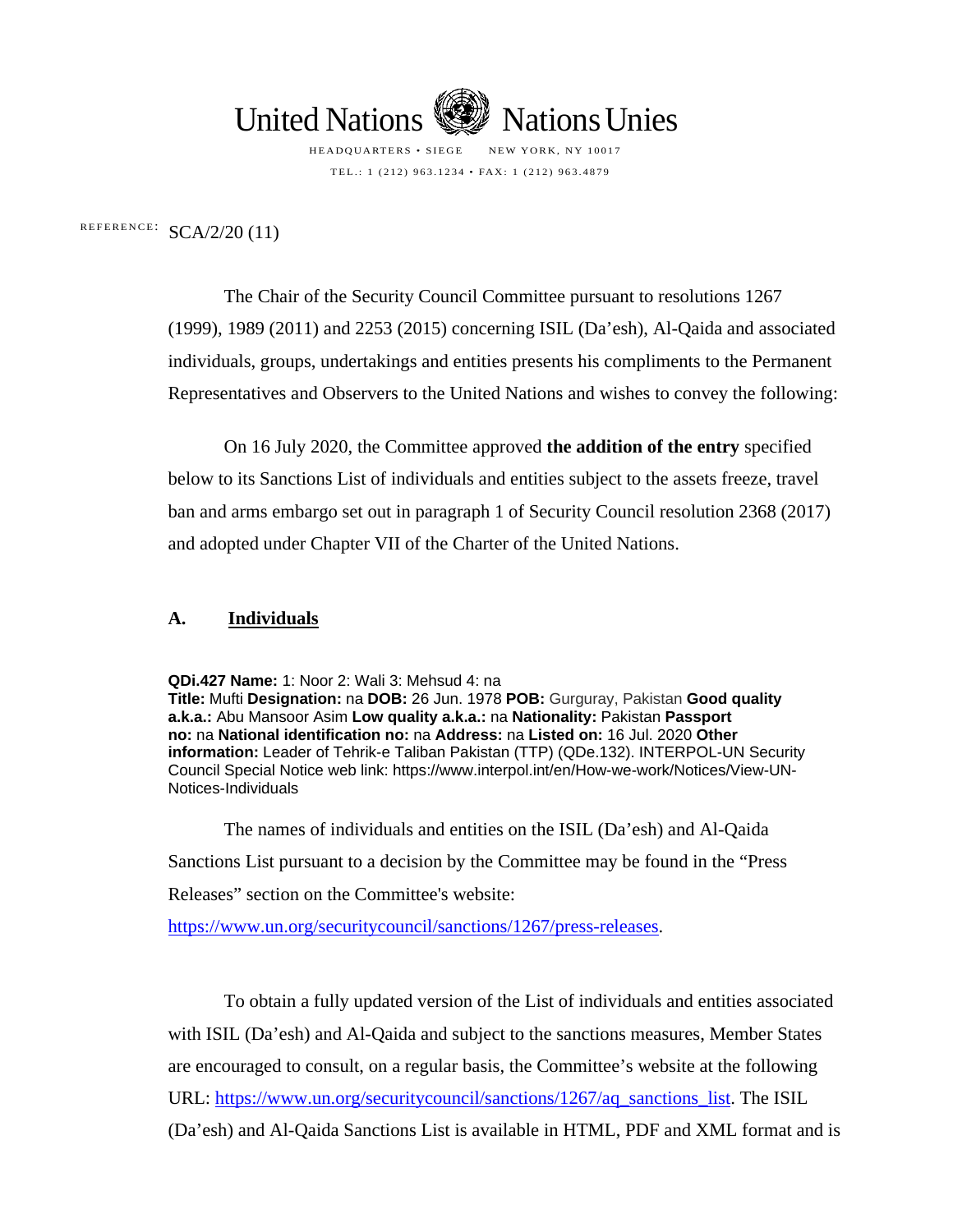updated regularly on the basis of relevant information provided by Member States and international and regional organizations.

The Consolidated United Nations Security Council List is also updated following all changes made to the ISIL (Da'esh) and Al-Qaida Sanctions List. An updated version of the Consolidated List is accessible via the following URL:

[https://www.un.org/securitycouncil/content/un-sc-consolidated-list.](https://www.un.org/securitycouncil/content/un-sc-consolidated-list)

In accordance with paragraph 19 of resolution 1526 (2004), the Secretariat automatically conveys updates of the ISIL (Da'esh) and Al-Qaida Sanctions List to States, regional and sub-regional organizations by e-mail shortly following the postings of such updates on the Committee's website. Member States are invited to submit any updated or new information for this purpose to the Secretariat by e-mail to: [SC-1267-Committee@un.org.](mailto:SC-1267-Committee@un.org) The Committee encourages all States to allow implementation of updates of the ISIL (Da'esh) and Al-Qaida Sanctions List based on emails, soft-copy notices, or website postings.

16 July 2020